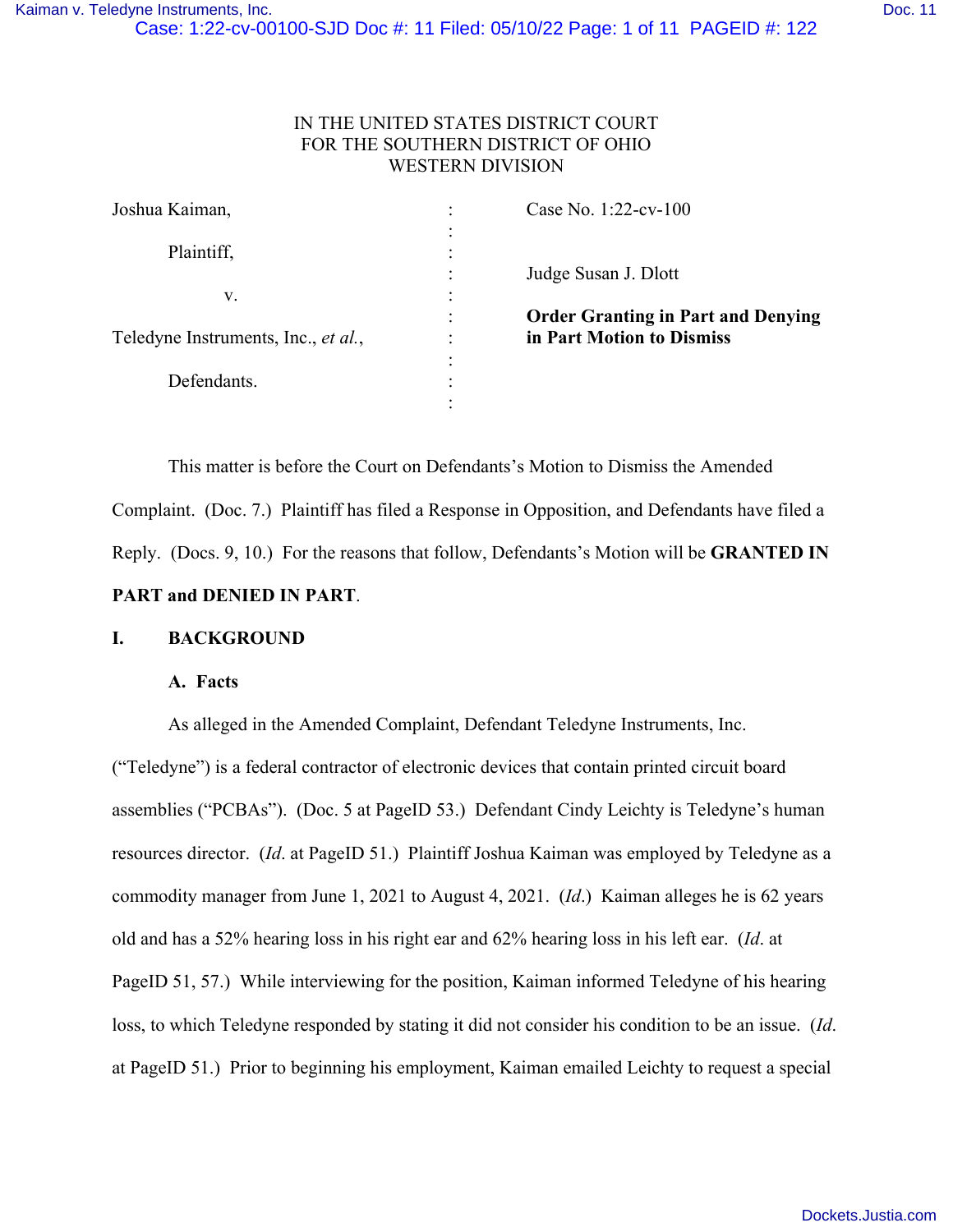#### Case: 1:22-cv-00100-SJD Doc #: 11 Filed: 05/10/22 Page: 2 of 11 PAGEID #: 123

type of headset because the individuals he would be working with worked remotely and communicated exclusively through electronic means. (*Id*. at PageID 51–52.) Kaiman claims he never received a response to his email and had not received a special headset when he began his employment on June 1, 2021. (*Id*. at PageID 52.)

After Kaiman began his employment, he called Venkat Narayanan, the team leader for Kaiman's department, to again request a special headset. (*Id*.) Kaiman alleges Narayanan called him lazy and accused him of using his hearing loss as an excuse not to listen or work, and also mocked him for asking Narayanan to speak up during the call. (*Id*.) Kaiman reported Narayanan's behavior to Leichty on June 20, 2021, who indicated the matter would be investigated. (*Id*. at PageID 52–53.) Kaiman claims he did not receive any further information regarding this matter, and he ultimately purchased a special headset on June 25, 2021. (*Id*. at PageID 53.) He again contacted Leichty and Narayanan on July 13, 2021 to reiterate his hearing loss and request guidance and assistance. (*Id*. at PageID 55.)

On or around June 19, 2021, Lori Lepin, the purchasing manager for Teledyne's Omaha, Nebraska office, contacted Kaiman for help to resolve a perceived issue regarding a contract between Teledyne and SMTC Corporation ("SMTC"), a company owned and operated by a Canadian group. (*Id*. at PageID 53–54.) Lepin informed Kaiman that SMTC produced PCBAs in China and also served several Chinese telecommunication corporations. (*Id*. at PageID 53.)

 On or around July 14, 2021, Lepin notified Kaiman that Federal Acquisition Regulatory Counsel published an interim rule, Federal Acquisition Regulation section  $889(a)(1)(B)$ ,<sup>1</sup> aimed

<sup>&</sup>lt;sup>1</sup> Kaiman indicates the interim rule has been codified in 48 C.F.R. § 4.21. By way of background, the Federal Acquisition Regulations System was "established for the codification and publication of uniform policies and procedures for acquisition by all executive agencies." 48 C.F.R. § 1.101. The system "consists of the Federal Acquisition Regulation (FAR), which is the primary document, and agency acquisition regulations that implement or supplement the FAR." *Id*.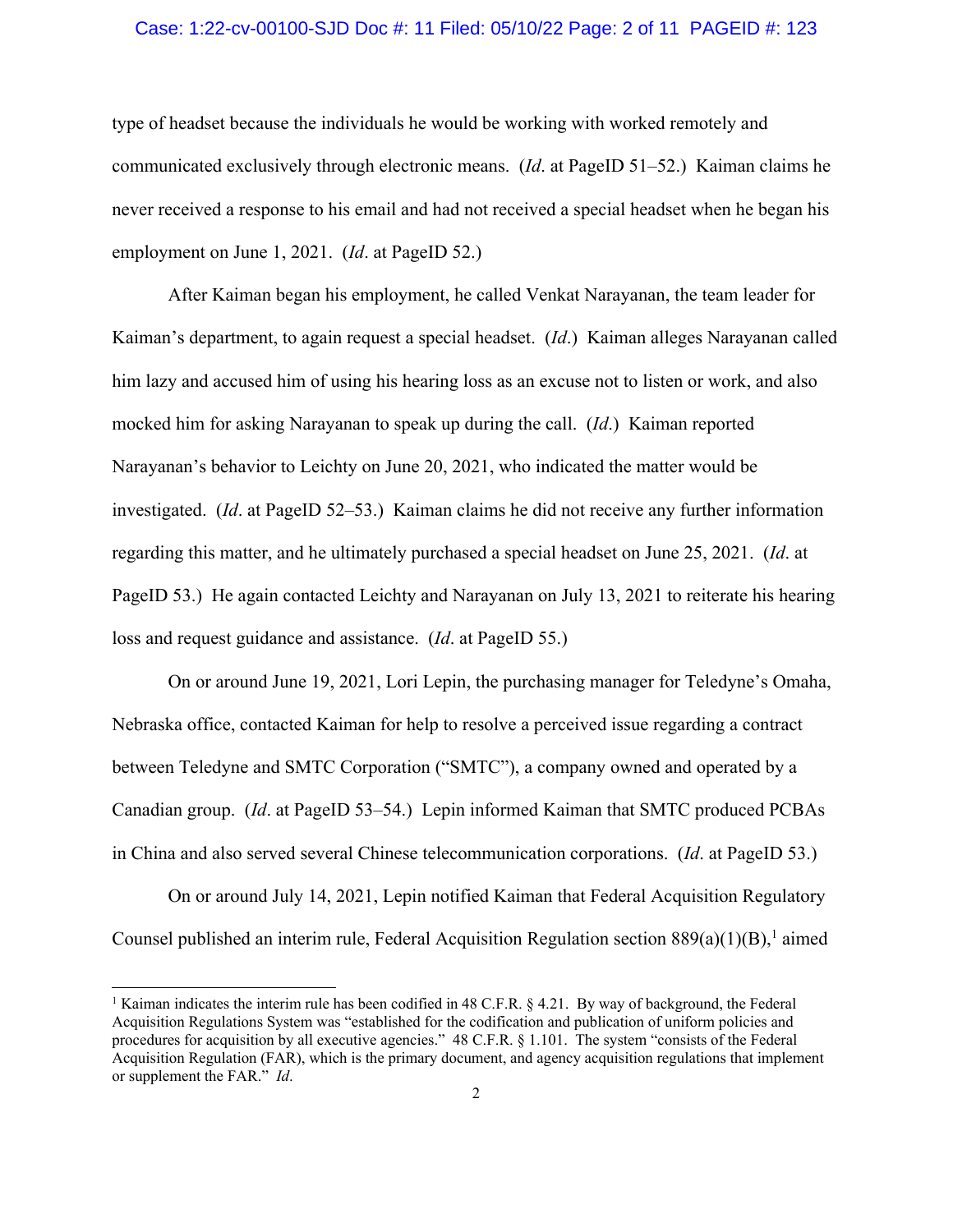#### Case: 1:22-cv-00100-SJD Doc #: 11 Filed: 05/10/22 Page: 3 of 11 PAGEID #: 124

toward preventing telecommunications and surveillance technologies manufactured by Chinese companies from entering the federal supply chain. (*Id*.) Lepin further advised Kaiman that she believed Teledyne violated this regulation by contracting with SMTC due to SMTC's on-going business with several Chinese telecommunication companies that were barred from business dealings in the United States, and she had tried to alert her supervisor to the issue. (*Id*. at PageID 54.)

Thereafter, Kaiman attempted to discuss the SMTC contract with Ken Hoganson, Teledyne's global director of supply chain management, who allegedly responded by telling Kaiman to mind his own business. (*Id*. at PageID 54.) Kaiman then made a written complaint voicing Lepin's concerns to Narayanan, who told him the matter needed to be addressed to human resources. (*Id*. at PageID 55.) Kaiman then lodged his complaint with Leichty and believes the matter was never addressed or resolved. (*Id*.) Teledyne ultimately terminated Kaiman's employment on August 4, 2021. (*Id*.)

#### **B. Procedural Posture**

Kaiman filed this employment discrimination action in Ohio state court in January 2022, and Teledyne removed the action to federal court on February 24, 2022. (Doc. 1.) The Amended Complaint asserts six claims against Teledyne: (1) violation of the Ohio Whistleblower Protection Act, Ohio Revised Code § 4113.52; (2) age discrimination in violation of Ohio Revised Code § 4112 *et seq*.; (3) age discrimination in violation of the Age Discrimination in Employment Act of 1997 ("ADEA"); (4) disability discrimination in violation of Ohio Revised Code § 4112 *et seq*.; (5) disability discrimination in violation of the Americans with Disabilities Act of 1990 ("ADA"); and (6) failure to accommodate in violation of Ohio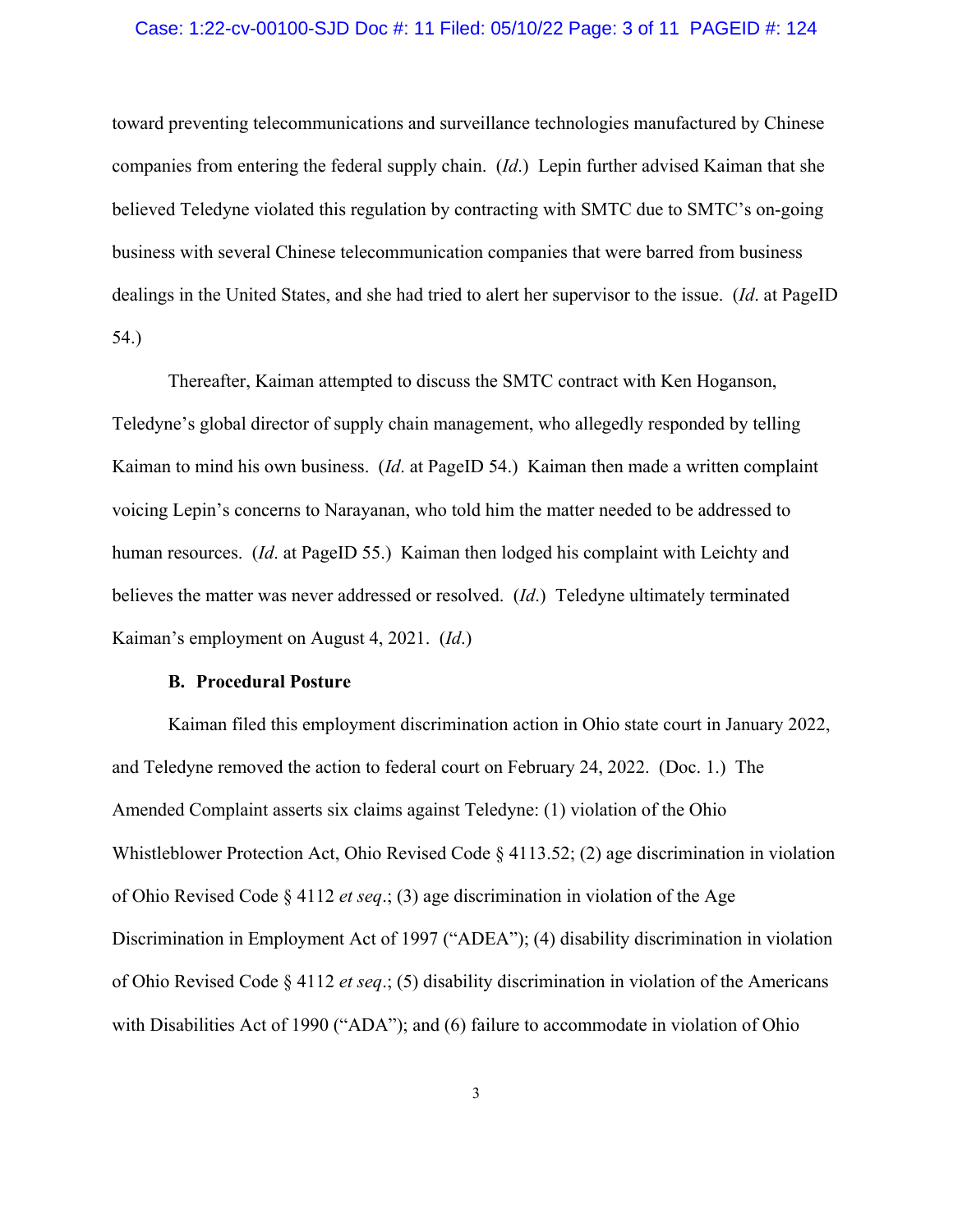Revised Code § 4112 *et seq*. The Amended Complaint also asserts a claim of unlawful retaliation in violation of Ohio Revised Code § 4112 *et seq*. against both Teledyne and Leichty.

 Defendants filed their Motion to Dismiss on March 10, 2022, arguing the Amended Complaint should be dismissed in its entirety pursuant to Federal Rule of Civil Procedure 12(b)(6) for failure to state a claim upon which relief can be granted. (Doc. 7.) Kaiman filed a Response in Opposition, to which Defendants filed a Reply. (Docs. 9, 10.) This matter is now ripe for the Court's review.

#### **II. STANDARD OF REVIEW**

Federal Rule of Civil Procedure 12(b)(6) allows a party to move to dismiss a complaint for "failure to state a claim upon which relief can be granted." Fed. R. Civ. P. 12(b)(6). To withstand a motion to dismiss, a complaint must comply with Federal Rule of Civil Procedure 8(a), which requires a "short and plain statement of the claim showing that the pleader is entitled to relief." *Ashcroft v. Iqbal*, 556 U.S. 662, 677–78 (2009) (quoting Rule 8(a)).

A complaint must include sufficient facts to state a claim that is plausible on its face and not speculative. *Bell Atlantic Corp. v. Twombly*, 550 U.S. 544, 555, 570 (2007). "A claim has facial plausibility when the plaintiff pleads factual content that allows the court to draw the reasonable inference that the defendant is liable for the misconduct alleged." *Iqbal*, 556 U.S. at 678. Mere "labels and conclusions [or] a formulaic recitation of the elements of a cause of action" will not suffice. *Twombly*, 550 U.S. at 555.A complaint must contain "either direct or inferential allegations respecting all material elements to sustain a recovery under some viable legal theory." *DiGeronimo Aggregates, LLC v. Zemla*, 763 F.3d 506, 509 (6th Cir. 2014) (citation omitted). However, it "does not need detailed factual allegations" or "heightened fact pleading of specifics." *Twombly*, 550 U.S. at 555, 570. A district court examining the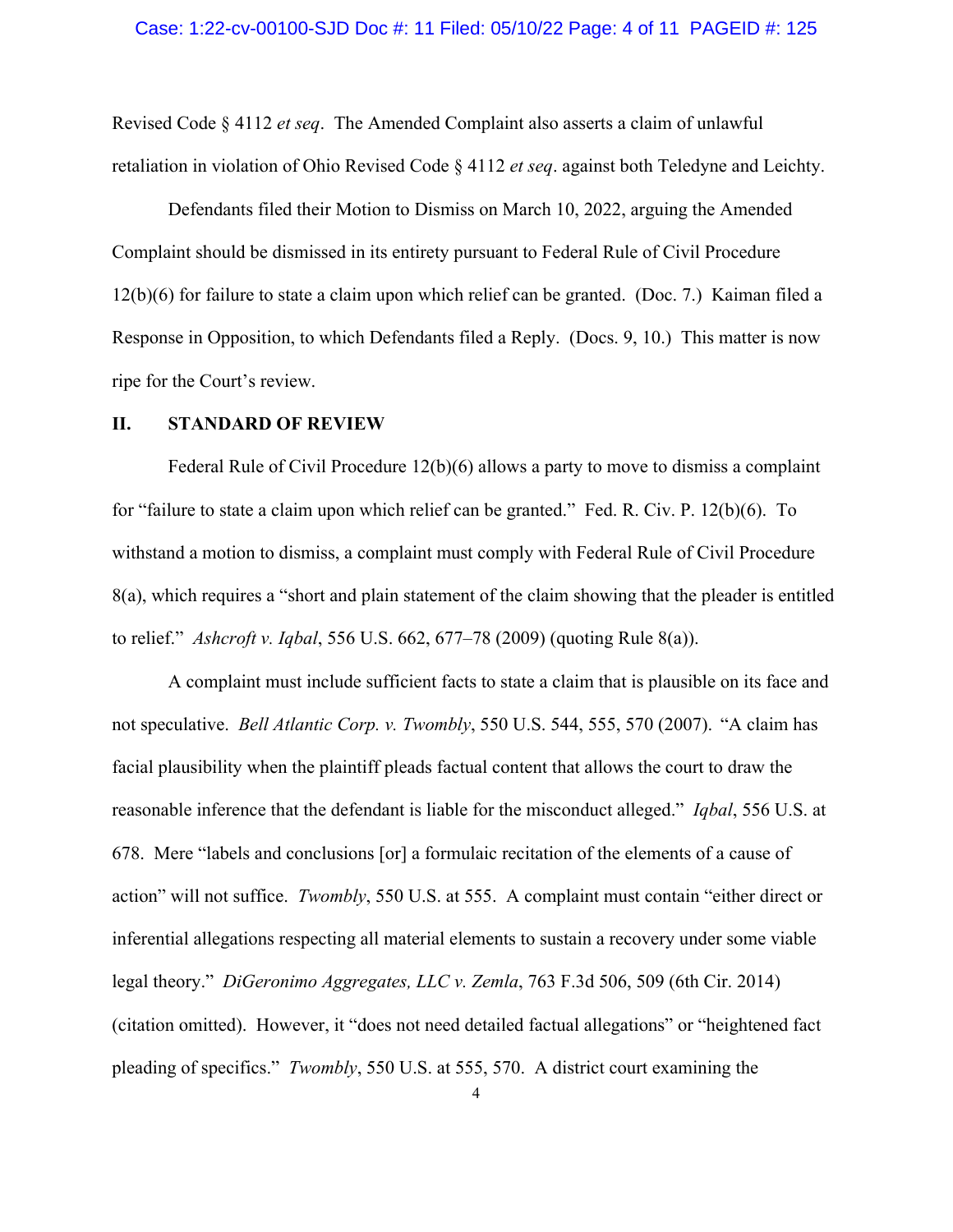sufficiency of a complaint must accept well-pleaded facts as true, but not legal conclusions or legal conclusions couched as factual allegations. *Iqbal*, 556 U.S. at 678–79; *DiGeronimo Aggregates*, 763 F.3d at 509.

#### **III. LAW AND ANALYSIS**

#### **A. Count I: Ohio Whistleblower Protection Act**

The Ohio Whistleblower Protection Act ("OWPA") "prohibits an employer from

retaliating against an employee who reports the employer's wrongdoing." *Avery v. Joint Twp.* 

*Dist. Mem'l Hosp.*, 286 F. App'x 256, 261 (6th Cir. 2008) (citing Ohio Rev. Code § 4113.52).

To prove a violation, a plaintiff must make a prima facie case by showing that (1) he engaged in

an activity which would bring him under the protection of the statute; (2) he was subject to an

adverse employment action; and (3) there was a causal link between the activity and the adverse

employment action. *Klepsky v. United Parcel Serv., Inc.*, 489 F.3d 264, 271 (6th Cir. 2007)

(citing *Woods v. Dorcas*, 142 Ohio App. 3d 783, 757 N.E.2d 17, 23 (2001)).

Defendants aver Count I must be dismissed because the Amended Complaint does not contain the essential allegations required to plead a violation of the statute. Specifically, Defendants argue Kaiman fails to allege he complied with the OWPA's procedural reporting requirements.<sup>2</sup> The statute provides:

If an employee becomes aware in the course of the employee's employment of a violation of any state or federal statute or any ordinance or regulation of a

<sup>&</sup>lt;sup>2</sup> Defendants also offer two alternative arguments as to why Count I should be dismissed. First, Defendants contend Kaiman does not allege he reported a violation that was (1) "a criminal offense that is likely to cause an imminent risk of physical harm to persons or a hazard to public health or safety," (2) "a felony," or (3) "an improper solicitation for a contribution." Ohio Rev. Code § 4113.52(A)(1)(a); *see Dobrski v. Ford Motor Co.*, No. 1:09-CV-0963, 2013 WL 1303790, at \*9 (N.D. Ohio Jan. 18, 2013). Second, Defendants argue the OWPA is inapplicable to alleged violations of a federal regulation, as the statutory text refers to "a violation of any state or federal statute or any ordinance or regulation of a political subdivision." Ohio Rev. Code  $\S 4113.52(A)(1)(a)$ . The Court finds it unnecessary to address these alternative arguments as it finds Kaiman fails to allege he strictly complied with the OWPA's reporting requirements.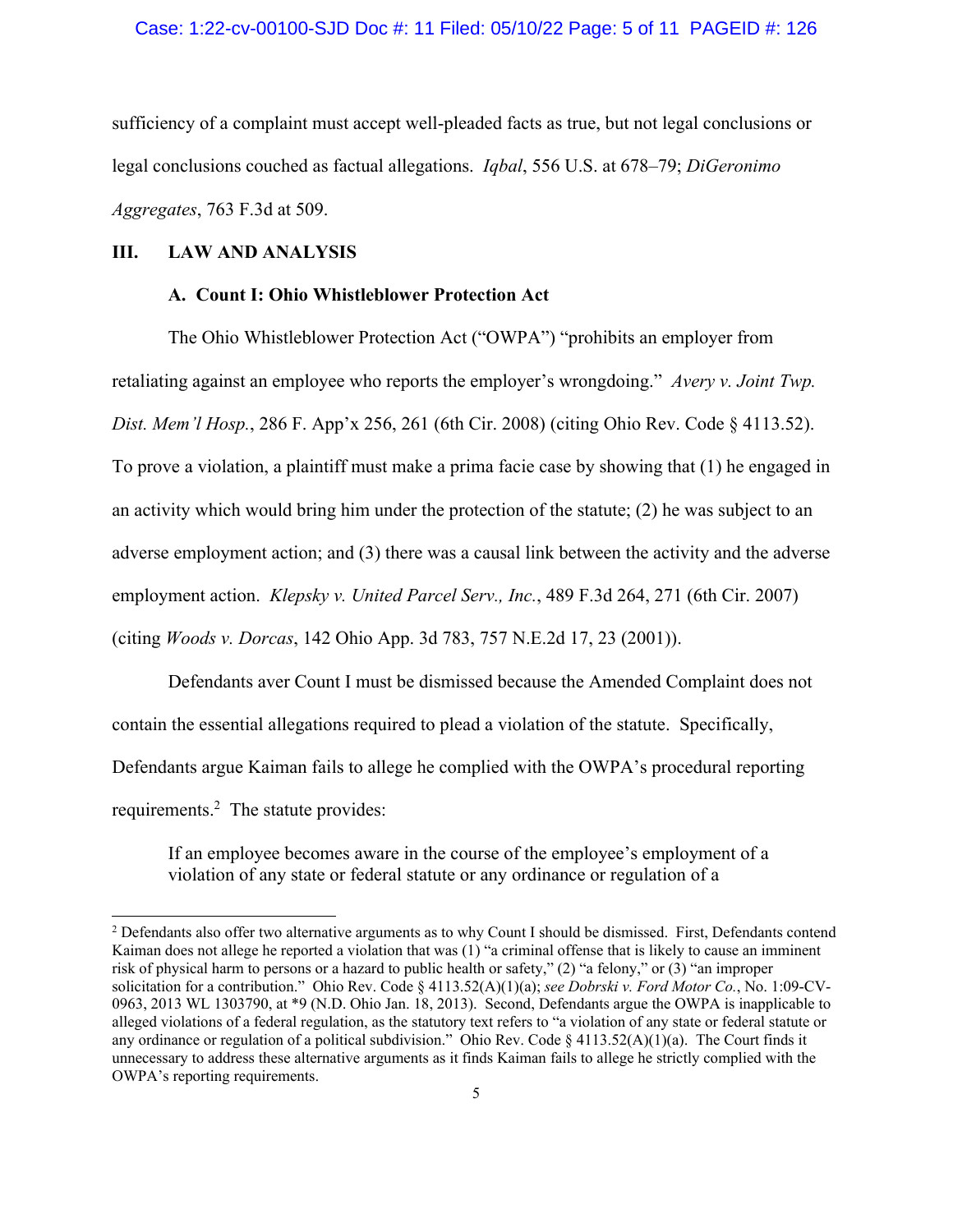political subdivision that the employee's employer has authority to correct, and the employee reasonably believes that the violation is a criminal offense that is likely to cause an imminent risk of physical harm to persons or a hazard to public health or safety, a felony, or an improper solicitation for a contribution, the employee orally shall notify the employee's supervisor or other responsible officer of the employee's employer of the violation and subsequently shall file with that supervisor or officer a written report that provides sufficient detail to identify and describe the violation.

Ohio Rev. Code  $\S 4113.52(A)(1)(a)$ . Ohio courts have narrowly interpreted the public policy expressed by the OWPA. "[I]n order for an employee to be afforded protection as a 'whistleblower,' such employee must strictly comply with the dictates of R.C. 4113.52. Failure to do so prevents the employee from claiming the protections embodied in the statute." *Contreras v. Ferro Corp.*, 73 Ohio St. 3d 244, 652 N.E.2d 940, 946 (1995); *see also Argyriou v. David A. Flynn, Inc.*, No. 4:19-cv-1878, 2021 WL 766865, at \*7 (N.D. Ohio Feb. 26, 2021) ("Ohio courts have interpreted the public policy expressed by the Whistleblower Act narrowly, requiring that employees comply with the statute's reporting and procedural requirements before they are permitted to make a wrongful termination claim under the statute) (citation and quotations omitted).

The Court finds dismissal of Count I is warranted due to failure to allege compliance with the statute's reporting requirements. The statute provides that "the employee orally shall notify the employee's supervisor or other responsible officer of the employee's employer of the violation and subsequently shall file with that supervisor or officer a written report." Ohio Rev. Code § 4113.52(A)(1)(a). Kaiman alleges he "attempted to discuss" the situation with Hoganson and made a written complaint to Narayanan. (Doc. 5 at PageID 54.) The oral and written reports, however, were not made to the *same* individual as required by statute. *See Holland v. Mercy Health*, No. 3:18CV490, 2018 WL 6041359, at \*12 (N.D. Ohio Nov. 19, 2018)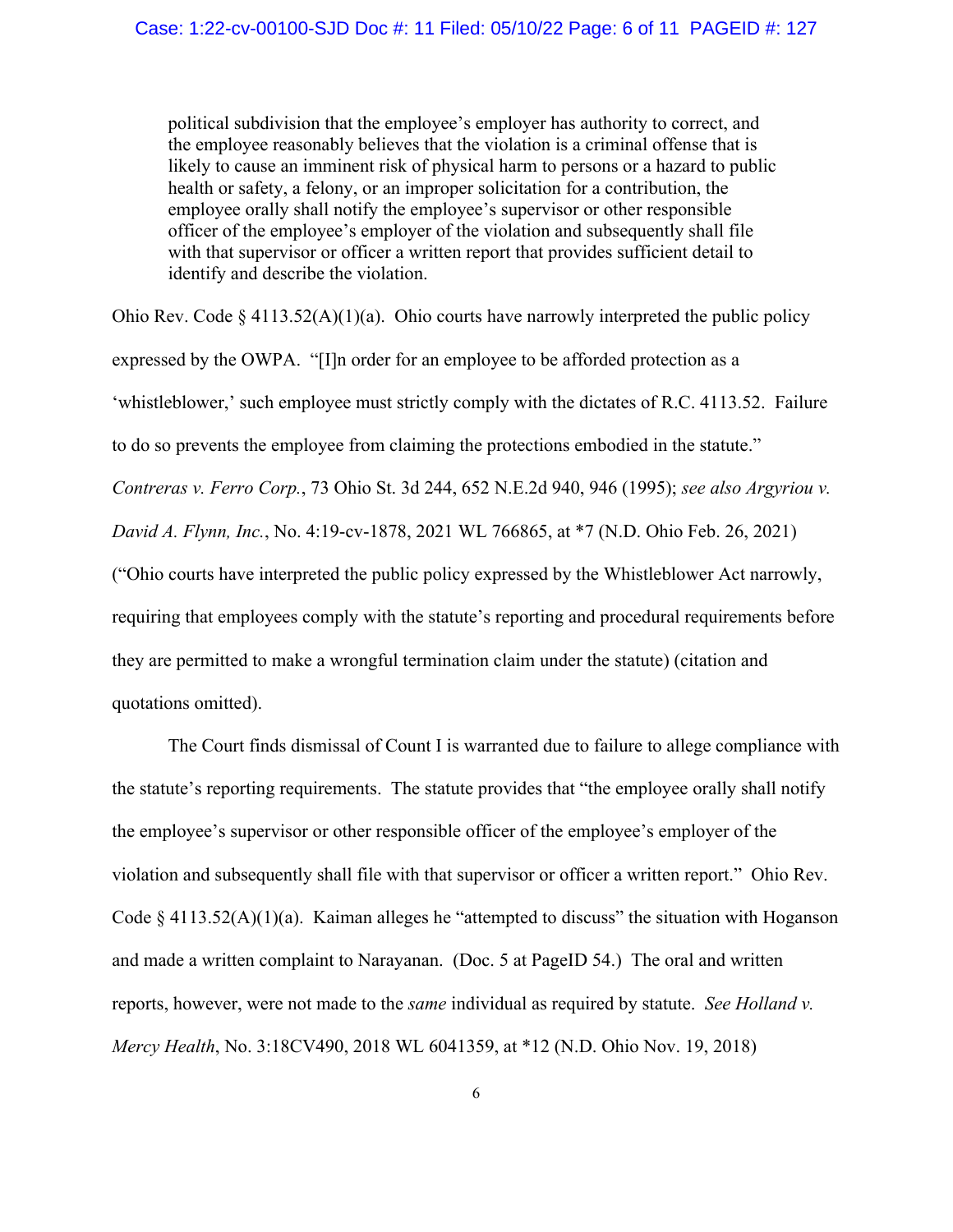#### Case: 1:22-cv-00100-SJD Doc #: 11 Filed: 05/10/22 Page: 7 of 11 PAGEID #: 128

(concluding plaintiff failed to strictly comply with the OWPA where plaintiff made an oral complaint to one supervisor and submitted a written report to a different supervisor); *Haney v. Chrysler Corp.*, 121 Ohio App. 3d 137, 699 N.E.2d 121, 122 (1997) (same). Kaiman argues he sufficiently alleges he made both an oral and written report to Narayanan, as he alleges that "Narayanan told Kaiman that this was an ethics matter and that it would need to be escalated to [human resources]." (*Id*. at PageID 55.) Even if this allegation sufficiently demonstrates Kaiman orally reported the alleged violation to Narayanan, this conversation occurred *after*  Kaiman filed the written complaint with Narayanan. And the statute is clear that an oral report must be made *before* a written report is filed. Ohio Rev. Code § 4113.52(A)(1)(A) ("[T]he employee orally shall notify . . . and subsequently shall file . . . a written report."); *see Keehan v*. *Certech, Inc.*, No. 5:15-cv-1236, 2015 WL 8483179, at \*3 (N.D. Ohio Dec. 10, 2015) (stating the procedure for an employee to follow under Ohio Revised Code  $\S 4113.52(A)$  "begins with oral notification of the employee's supervisor, followed by a written report"). Thus, Kaiman fails to allege he strictly complied with the statute's reporting requirements by providing oral and written notice, in that order, to the same supervisor, and therefore is not entitled to protection under the OWPA.

As Kaiman failed to plead essential elements of an OWPA claim, Defendants's Motion to Dismiss is granted as to Count I.

#### **B. Counts II and III: Age Discrimination**

Next, the Amended Complaint asserts claims of age discrimination in violation of Ohio law and the ADEA. "Under Ohio law, the elements and burden of proof in a state agediscrimination claim parallel the ADEA analysis." *Ercegovich v. Goodyear Tire & Rubber Co.*, 154 F.3d 344, 357 (6th Cir. 1998). Thus, the Court will analyze Kaiman's state and federal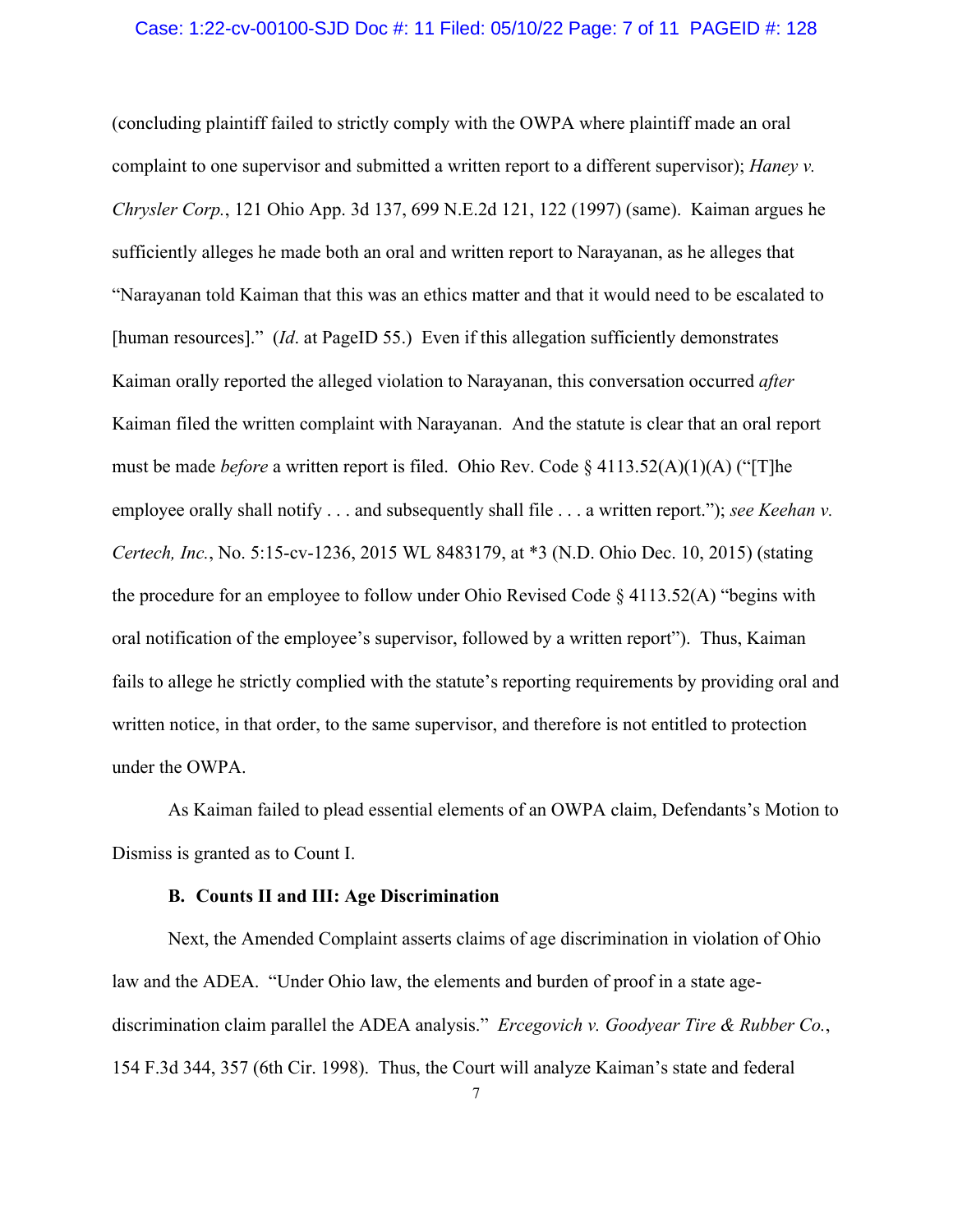#### Case: 1:22-cv-00100-SJD Doc #: 11 Filed: 05/10/22 Page: 8 of 11 PAGEID #: 129

claims in tandem. To establish a prima facie case of age discrimination, a plaintiff must show "(1) that [he] was over 40 years old; (2) [he] suffered an adverse employment action; (3) [he] was qualified for the position [he] held; and (4) [he] was either replaced by a person outside the protected class or treated differently than similarly-situated individuals." *Smith v. Wrigley Manuf. Co., LLC*, 749 F. App'x 446, 448 (6th Cir. 2018) (quoting *House v. Rexam Beverage Can Co.*, 630 F. App'x 461, 462 (6th Cir. 2015).

Defendants argue Kaiman failed to plead sufficient factual matter to establish an inference of age discrimination. *See Smith*, 749 F. App'x at 448–49; *House*, 630 F. App'x at 462–64. The Court disagrees. Kaiman alleges he is 62 years old, he was qualified for his position, he was fired because of his age, and Teledyne treated him differently from similarlysituated employees outside his protected class. (Doc. 5 at PageID 51, 57.) Although rather terse, at this early stage these allegations, viewed in a light most favorable to Kaiman and taken as true, are sufficient to state a claim for age discrimination. Defendants's Motion is denied as to Counts II and III.

#### **C. Counts IV and V: Disability Discrimination**

Similar to age discrimination claims, "Ohio's disability-discrimination statute and the ADA employ the same analysis." *Kleiber v. Honda of Am. Mfg., Inc.*, 485 F.3d 862, 872 (6th Cir. 2007). To establish a prima facie case of disability discrimination, a plaintiff must show  $(1)$  he or she is disabled; (2) otherwise qualified for the position, with or without reasonable accommodation; (3) suffered an adverse employment decision; (4) the employer knew or had reason to know of the plaintiff's disability; and (5) the position remained open while the employer sought other applicants or the disabled individual was replaced." *Hedrick v. Western Res. Care Sys.*, 355 F.3d 444, 453 (6th Cir. 2004) (quoting *Monette v. Elec. Data Sys. Corp.*, 90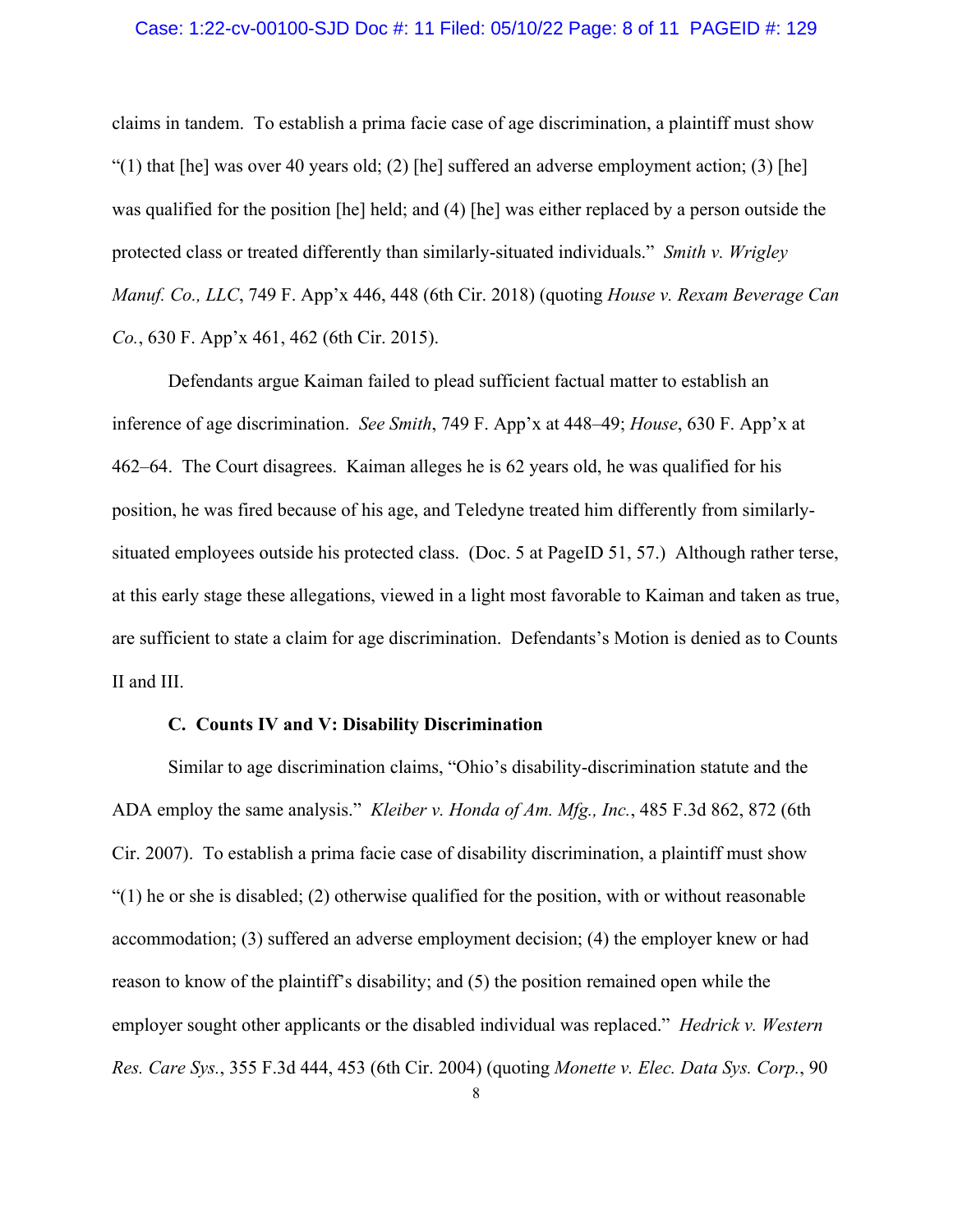F.3d 1173, 1186 (6th Cir. 1996), *abrogated on other grounds*, *Lewis v. Humboldt Acquisition Corp., Inc.*, 681 F.3d 312 (6th Cir. 2012) (en banc)).

Defendants argue that the Amended Complaint is devoid of any factual allegations that make it plausible Kaiman was terminated for a disability. *See Sam Han v. University of Dayton*, 541 F. App'x 622, 626–27 (6th Cir. 2013). The Court is not persuaded by Defendants's cited authority, as the allegations in this case are more robust and therefore distinguishable from those in *Sam Han*. Kaiman alleges he has a 52% hearing loss in his right ear and 62% hearing loss in his left ear, he disclosed this information during his interview process, he repeatedly requested a special headset to assist his hearing, he was terminated because of his disability, and he was treated differently from employees outside his protected class. (Doc. 5 at PageID 59.) He also alleges that during a call with Narayanan, Narayanan mocked him for asking Narayanan to speak up and accused him of making excuses not to listen or work. (*Id*. at PageID 52.) Unlike the plaintiff in *Sam Han*, Kaiman's allegations are more than bare and conclusory assertions. Defendants's Motion to Dismiss is therefore denied as to Counts IV and V.

#### **D. Count VI: Failure to Accommodate**

Count VI alleges Teledyne failed to accommodate Kaiman's disability in violation of Ohio law. To establish a prima facie case for failure to accommodate, a plaintiff must show: "(1) [he] is disabled within the meaning of the  $[ADA]$ ;<sup>3</sup> (2) [he] is otherwise qualified for the position (with or without reasonable accommodation); (3) [his] employer knew or had reason to know about [his] disability; (4) [he] requested an accommodation; and (5) the employer failed to

<sup>&</sup>lt;sup>3</sup> Although the Amended Complaint only asserts a failure to accommodate claim under Ohio law, Ohio courts often rely on federal case law interpreting the ADA because Ohio's state-law parallel was modeled after the ADA. *Pflanz v. Cincinnati*, 149 Ohio App. 3d 743, 778 N.E.2d 1073, 1080 (2002).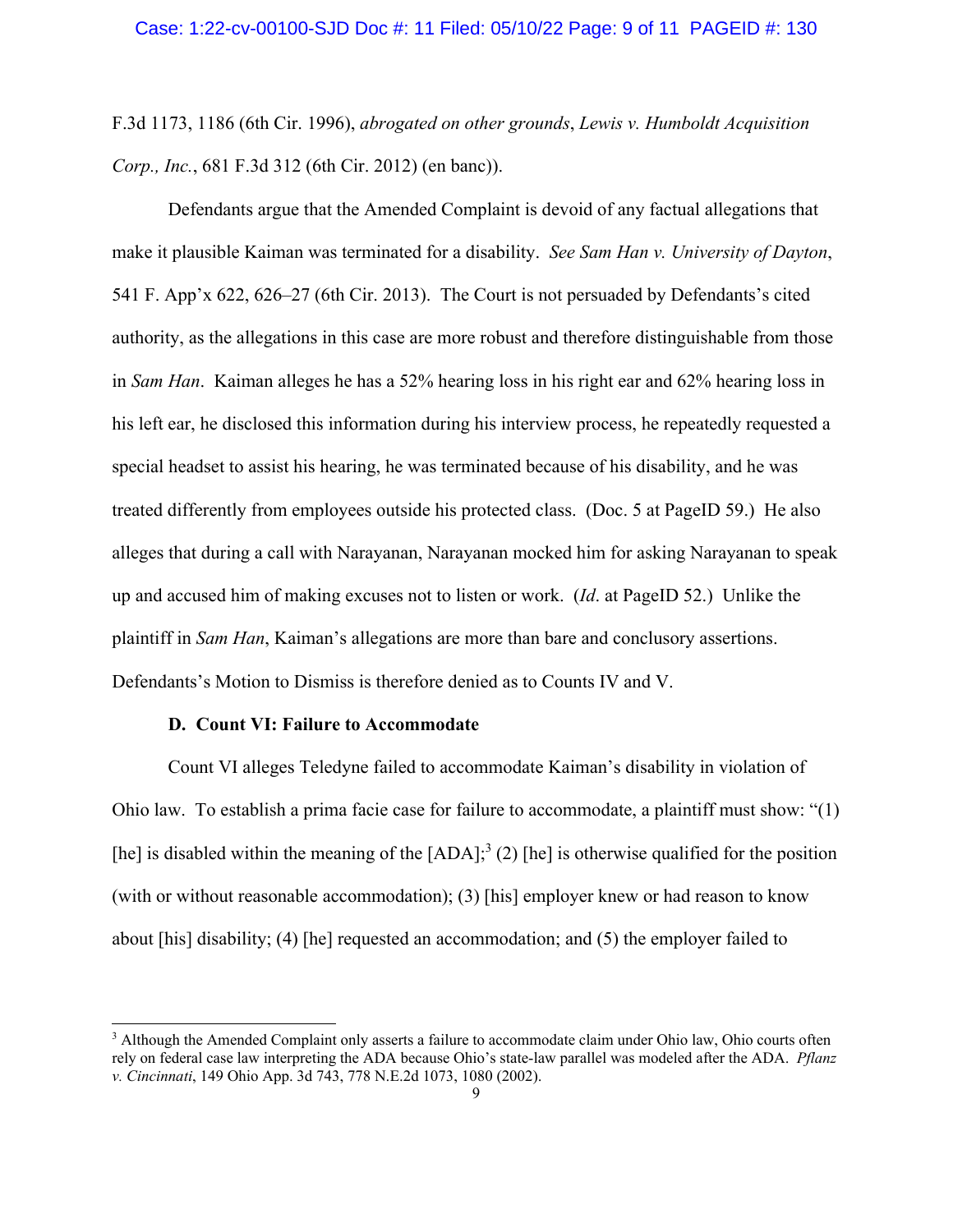#### Case: 1:22-cv-00100-SJD Doc #: 11 Filed: 05/10/22 Page: 10 of 11 PAGEID #: 131

provide the necessary accommodation." *Stewart v. Bear Mgmt., Inc.*, 98 N.E.3d 900, 905 (Ct. App. 2017).

Kaiman has sufficiently pled a failure to accommodate claim. He alleges he suffers from hearing loss, gave Teledyne notice of his disability, requested an accommodation in the form of a special headset, and he purchased such a headset after Teledyne failed to provide one. (Doc. 5 at PageID 62.) The Court rejects Defendants's contention that these are mere conclusory allegations insufficient to state a claim, and therefore denies Defendants's Motion as to Count VI.

#### **E. Count VII: Retaliation**

In order to establish a retaliation claim under Ohio law, a plaintiff must demonstrate "(1) [he] engaged in a protected activity, (2) the defending party was aware that the [plaintiff] had engaged in that activity, (3) the defending party took an adverse employment action against the [plaintiff], and (4) there is a causal connection between the protected activity and adverse action." *Greer-Burger v. Temesi*, 116 Ohio St. 3d 324, 879 N.E.2d 174, 180 (2007).

The allegations regarding Kaiman's retaliation claim are sufficient to withstand Defendants's Motion to Dismiss. Kaiman alleges Narayanan mocked him for his hearing loss, and he reported Narayanan's behavior to Leichty on or around June 20, 2021. (Doc. 5 at PageID 52.) He further alleges that on or around July 13, 2021, he sent an email to Leichty and Narayanan reiterating that he suffers from hearing loss and how he had been denied an accommodation in the form of a special headset. (*Id*. at PageID 55.) Lastly, he alleges Teledyne acknowledged his discrimination complaints in his termination paperwork. (*Id*.) Taken as true, these allegations are sufficient to establish a plausible claim for retaliation, and Defendants's Motion is therefore denied as to Count VII.